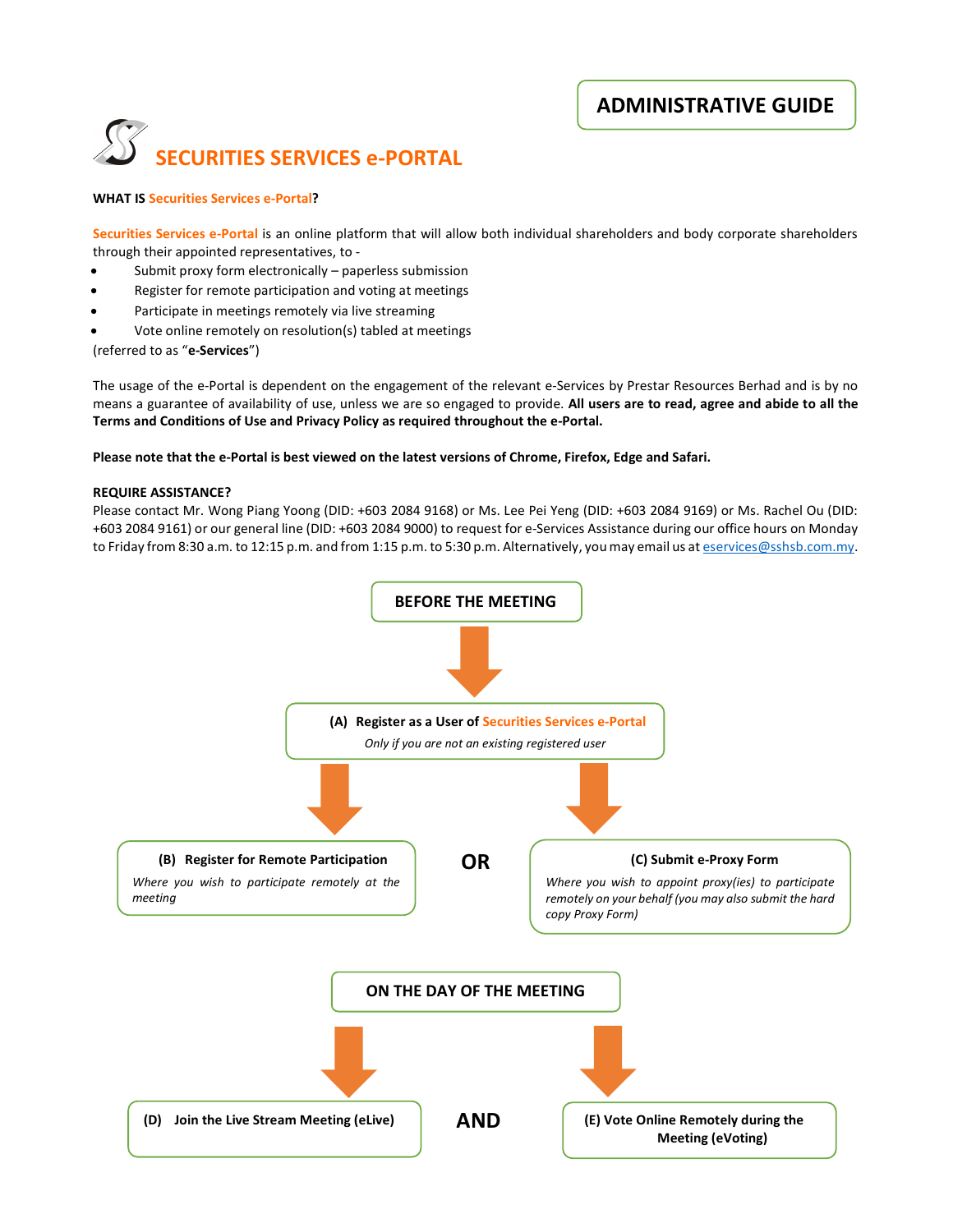# BEFORE THE MEETING

| (A) Sign up for a user account at Securities Services e-Portal                                                                                                                                                                                                                                                                                                                                                                                                                                                                                                                                                                                                                                                                                                                                                                                                                                                          |                                                                                                                                                                                                                                                                    |  |
|-------------------------------------------------------------------------------------------------------------------------------------------------------------------------------------------------------------------------------------------------------------------------------------------------------------------------------------------------------------------------------------------------------------------------------------------------------------------------------------------------------------------------------------------------------------------------------------------------------------------------------------------------------------------------------------------------------------------------------------------------------------------------------------------------------------------------------------------------------------------------------------------------------------------------|--------------------------------------------------------------------------------------------------------------------------------------------------------------------------------------------------------------------------------------------------------------------|--|
| Visit https://sshsb.net.my/<br>Step 1<br>Step 2<br>Sign up for a user account<br>Wait for our notification email that will be sent within<br>Step 3<br>one (1) working day<br>Verify your user account within seven (7) days of the<br>Step 4<br>notification email and log in                                                                                                                                                                                                                                                                                                                                                                                                                                                                                                                                                                                                                                          | This is a ONE-TIME registration. If you already have a user<br>$\bullet$<br>account, you need not register again.<br>Your email address is your User ID.<br>$\bullet$<br>Please proceed to either (B) or (C) below once you are a<br>$\bullet$<br>registered user. |  |
| ALL SHAREHOLDERS MUST REGISTER AS A USER BY 17 JULY 2021                                                                                                                                                                                                                                                                                                                                                                                                                                                                                                                                                                                                                                                                                                                                                                                                                                                                |                                                                                                                                                                                                                                                                    |  |
| (B) Register for Remote Participation                                                                                                                                                                                                                                                                                                                                                                                                                                                                                                                                                                                                                                                                                                                                                                                                                                                                                   |                                                                                                                                                                                                                                                                    |  |
| <b>Meeting Date and Time</b>                                                                                                                                                                                                                                                                                                                                                                                                                                                                                                                                                                                                                                                                                                                                                                                                                                                                                            | <b>Registration for Remote Participation</b><br><b>Closing Date and Time</b>                                                                                                                                                                                       |  |
| Wednesday, 21 July 2021 at 12:00 P.M.                                                                                                                                                                                                                                                                                                                                                                                                                                                                                                                                                                                                                                                                                                                                                                                                                                                                                   | Monday, 19 July 2021 at 12:00 P.M.                                                                                                                                                                                                                                 |  |
| Log in to https://sshsb.net.my/ with your registered email and password<br>⋗<br>Look for Prestar Resources Berhad under Company Name and EGM on 21 July 2021 at 12:00 P.M. - Registration for Remote<br>≻<br>Participation under Corporate Exercise / Event and click ">" to register for remote participation at the meeting.                                                                                                                                                                                                                                                                                                                                                                                                                                                                                                                                                                                          |                                                                                                                                                                                                                                                                    |  |
| Individual shareholder<br>Corporate or authorised representative of a body corporate<br>For body corporates, the appointed corporate/authorised representative has to upload the evidence of authority<br>(e.g. Certificate of Appointment of Corporate Representative, Power of Attorney, letter of authority or other<br>documents proving authority). All documents that are not in English or Bahasa Malaysia have to be accompanied<br>by a certified translation in English in 1 file. The <i>original</i> evidence of authority and translation thereof, if required,<br>have to be submitted to the Company's Registered Office at Level 7, Menara Milenium, Jalan Damanlela, Pusat<br>Bandar Damansara, Damansara Heights, 50490 Kuala Lumpur, Wilayah Persekutuan for verification before the<br>registration closing date and time above.<br>Step 2 Submit your registration.                                |                                                                                                                                                                                                                                                                    |  |
| A copy of your e-Registration for remote participation can be accessed via My Records (refer to the left navigation panel).<br>٠<br>Your registration will apply to all the CDS account(s) of each individual shareholder / body corporate shareholder that you<br>$\bullet$<br>represent. If you are both an individual shareholder and representative of body corporate(s), you need to register as an<br>individual and also as a representative for each body corporate.<br>As the meeting will be conducted on a virtual basis and only the Chairman and other essential individuals will be present at<br>the broadcast venue, we highly encourage all shareholders to remotely participate and vote at the meeting, failing which,<br>please appoint the Chairman of the meeting as proxy or your own proxy(ies) to represent you.                                                                               |                                                                                                                                                                                                                                                                    |  |
| (C) Submit e-Proxy Form                                                                                                                                                                                                                                                                                                                                                                                                                                                                                                                                                                                                                                                                                                                                                                                                                                                                                                 |                                                                                                                                                                                                                                                                    |  |
| <b>Meeting Date and Time</b>                                                                                                                                                                                                                                                                                                                                                                                                                                                                                                                                                                                                                                                                                                                                                                                                                                                                                            | Proxy Form Submission Closing Date and Time                                                                                                                                                                                                                        |  |
| Wednesday, 21 July 2021 at 12:00 P.M.                                                                                                                                                                                                                                                                                                                                                                                                                                                                                                                                                                                                                                                                                                                                                                                                                                                                                   | Monday, 19 July 2021 at 12:00 P.M.                                                                                                                                                                                                                                 |  |
| Log in to https://sshsb.net.my/ with your registered email and password<br>➤<br>≻<br>Look for Prestar Resources Berhad under Company Name and EGM on 21 July 2021 at 12:00 P.M. - Submission of<br>Proxy Form under Corporate Exercise / Event and click ">" to submit your proxy forms online for the meeting by the<br>submission closing date and time above.                                                                                                                                                                                                                                                                                                                                                                                                                                                                                                                                                        |                                                                                                                                                                                                                                                                    |  |
| Check if you are submitting the proxy form as $-$<br>Step 1<br>Individual shareholder<br>Corporate or authorised representative of a body corporate<br>For body corporates, the appointed corporate/authorised representative is to upload the evidence of authority (e.g.<br>Certificate of Appointment of Corporate Representative, Power of Attorney, letter of authority or other documents<br>proving authority). All documents that are not in English or Bahasa Malaysia have to be accompanied by a certified<br>translation in English in 1 file. The <i>original</i> evidence of authority and translation thereof, if required, have to be<br>submitted to Company's Registered Office at Level 7, Menara Milenium, Jalan Damanlela, Pusat Bandar<br>Damansara, Damansara Heights, 50490 Kuala Lumpur, Wilayah Persekutuan for verification before the proxy form<br>submission closing date and time above. |                                                                                                                                                                                                                                                                    |  |